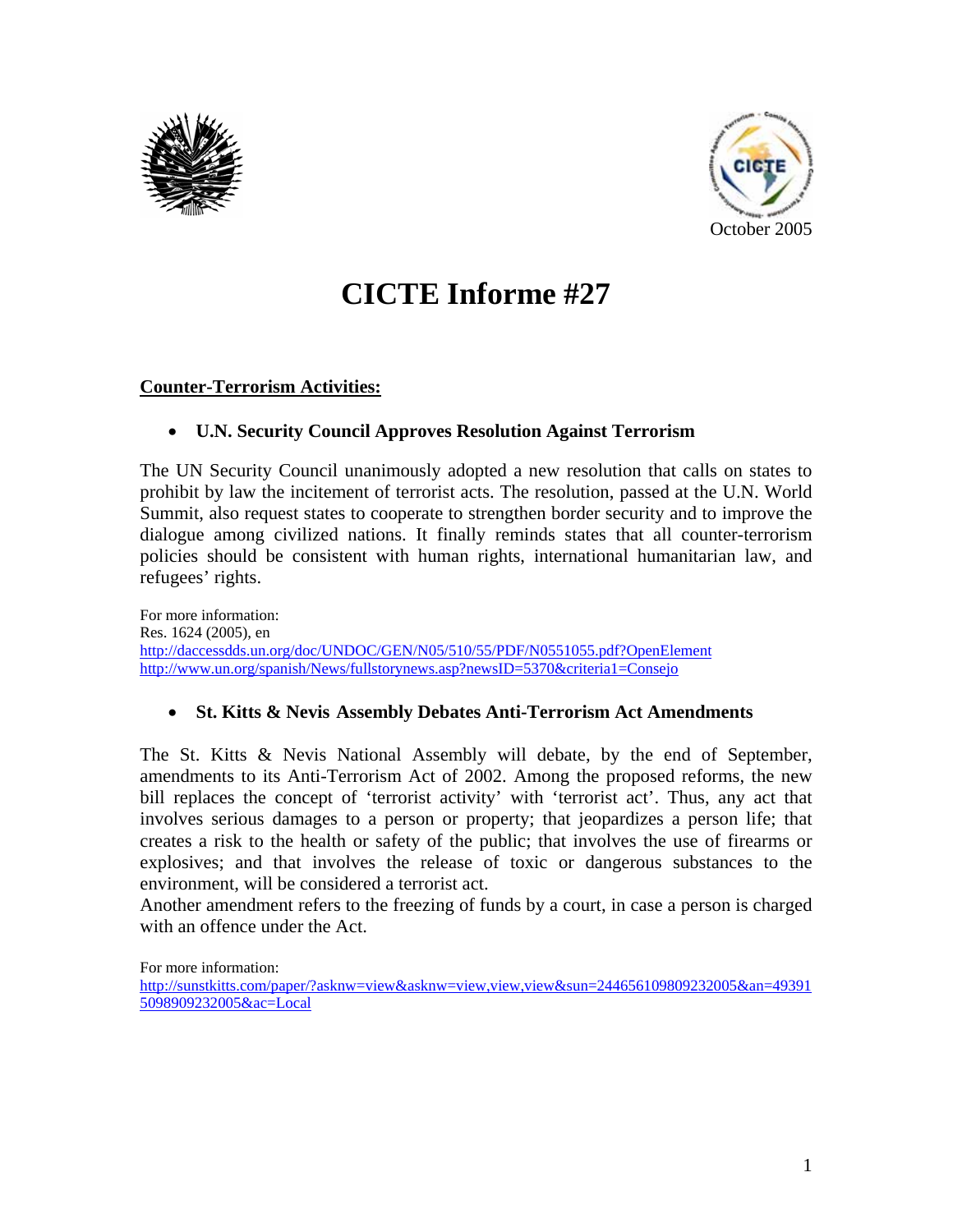## • **FBI Provides World Cup Cricket Help**

'The *Caribbean could become a target for terrorist acts during the World Cup Cricket Championship'* acknowledged Jamaica's National Security Minister, Dr. Meter Phillips. Dr. Phillips spoke at the Wyndham Rose Hall Hotel, where the Organization of American States held its second counter-terrorism simulation exercise from September  $8<sup>th</sup>$  to  $9<sup>th</sup>$ . In preparation for the World Cup Cricket, the Inter-American Committee against Terrorism of the OAS (CICTE) had also organized a one week Hostage Negotiation training course at the same hotel from August  $29^{\text{th}}$ , to September  $2^{\text{nd}}$  2005.

In March 2007, the Caribbean countries expect to receive more than 100,000 tourists from all over the world, many of whom come from countries in conflict, such as Pakistan or Sri Lanka. In many countries there are conflicts related to terrorism and thus, *"there is always the potential that we in the Caribbean could become the stage on which other conflicts get acted out",* Phillips said.

The Minister remarked that Jamaica has already taken important steps to improve its border control, to increase intelligence-gathering capacities with the CARICOM countries, and to provide training to law enforcement officials.

For more information: http://www.jamaicaobserver.com/news/html/20050909T000000- 0500\_87936\_OBS\_NOW\_FBI\_OFFERS\_WORLD\_CUP\_CRICKET\_HELP.asp

### • **Argentina and the United States Discuss Counter-terrorism Efforts**

Deborah McCarthy, the Senior Advisor for Counterterrorism of the US State Department office of Western Hemisphere Affairs, acknowledged U.S. satisfaction with the counterterrorism policies adopted by Argentina, especially in the Tri-Border Area and stressed that Argentina is a key partner for the United States. McCarthy spoke at The Woodrow Wilson Center seminar on '*Homeland Security and bilateral relations between the United States and Argentina'* along with government officials and academics from both countries. During the seminar, Luis Tibiletti Argentine Secretary of Security, Amb.Victor Beauge, of the Minister of Foreign Affairs and CICTE NPC for Argentina, and Juan C. Frias, Secretary of the Bicameral Intelligence Commission expressed the government's commitment to fight terrorism with respect for multilateralism and human rights.

For more information: http://www.clarin.com/diario/2005/09/21/elpais/p-01401.htm

#### • **Government Cyber Security experts meet in Sao Paulo**

Cyber-security experts from 20 nations agreed to create a regional cyber-security alert system at the II Meeting of Government Cyber-security Practitioners in Sao Paulo, Brazil from September 14 to 16, 2005. The meeting, organized by the Inter-American Committee against Terrorism (CICTE), recommended the establishment of an Inter-American network of cyber security experts. Steven Monblatt, Executive Secretary of CICTE, called for developing a comprehensive cyber security strategy to prevent and respond to potential attacks. The objective is to have a group of experts '*to create a culture of cyber security around the hemisphere'*, he added.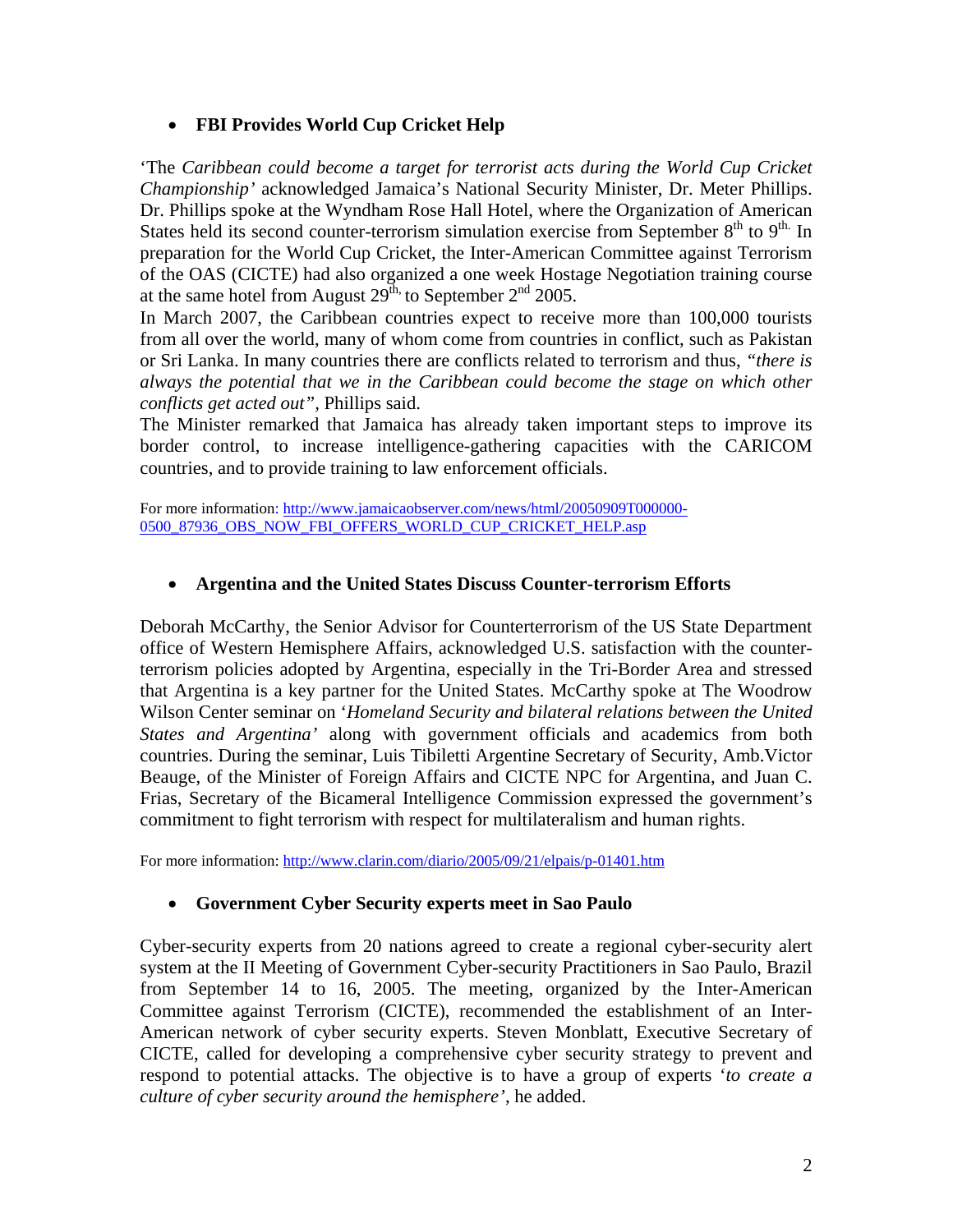For more information:

http://www.elmostrador.cl/modulos/noticias/constructor/noticia\_new.asp?id\_noticia=168852 http://mouse.tercera.cl/detail.asp?story=2005/09/14/18/12/56 http://br.news.yahoo.com/050914/40/xgiv.html

## **Recent Events:**

- 6-9 September, 2005: Seminar on Professional Standards on Integrity for Border Security and Law Enforcement Personnel. (Barbados)
- 8-9 September, 2005: Second Counter Terrorism Simulation Exercise CTSIMEX II (Montego Bay, Jamaica)
- 14-16 de September, 2005: II Meeting of Government Cyber-security Practitioners (Sao Paulo, Brazil)
- 22 September, 2005: Meeting between CICTE Executive Commission and Chilean Carabineers. (Washington, DC)
- 3-4 October 2005: International Conference on Cyber Security. ArCERT and ONTI - (Buenos Aires, Argentina)

For more information, please visit: http://www.arcert.gov.ar/tc/index.html.

• 3-7 October, 2005: National Workshop on Legislation (Guatemala City, Guatemala)

## **Future Events:**

- 10-14 October, 2005: National Workshop on Legislation (Tegucigalpa, Honduras)
- 10-15 October, 2005: Maritime security training -"Train-the-Trainer" Course (Rio de Janeiro, Brazil)
- 11-20 October, 2005: (AVSEC) National Auditors-Inspectors Course (Quito, Ecuador)
- 24-28 October, 2005: IMO Regional Forum on Maritime Security (Veracruz, México)
- 29 Nov- 2 Dec: "Workshop on Prevention and Fight Against Terrorism and Financing of Terrorism", Buenos Aires – Argentina

## **Latest news:**

• **Spain Convicts Al Qaeda members of Conspiracy in 9/11 Attacks:** Eighteen members of the Spanish cell of Al Qaeda, including the Syrian 'Abu Dahdah', were convicted by a Spanish court of conspiracy in the terrorist attacks of 9/11. Although the Prosecution office had requested 74.377 years in prison for Abu Dahdah, the court did not find enough evidence to convict him of murdering the nearly 3,000 people that died in 9/11. He was finally sentenced to 27 years.

For more information: Counter-Terrorism News Bulletin, Monday 26 September 2005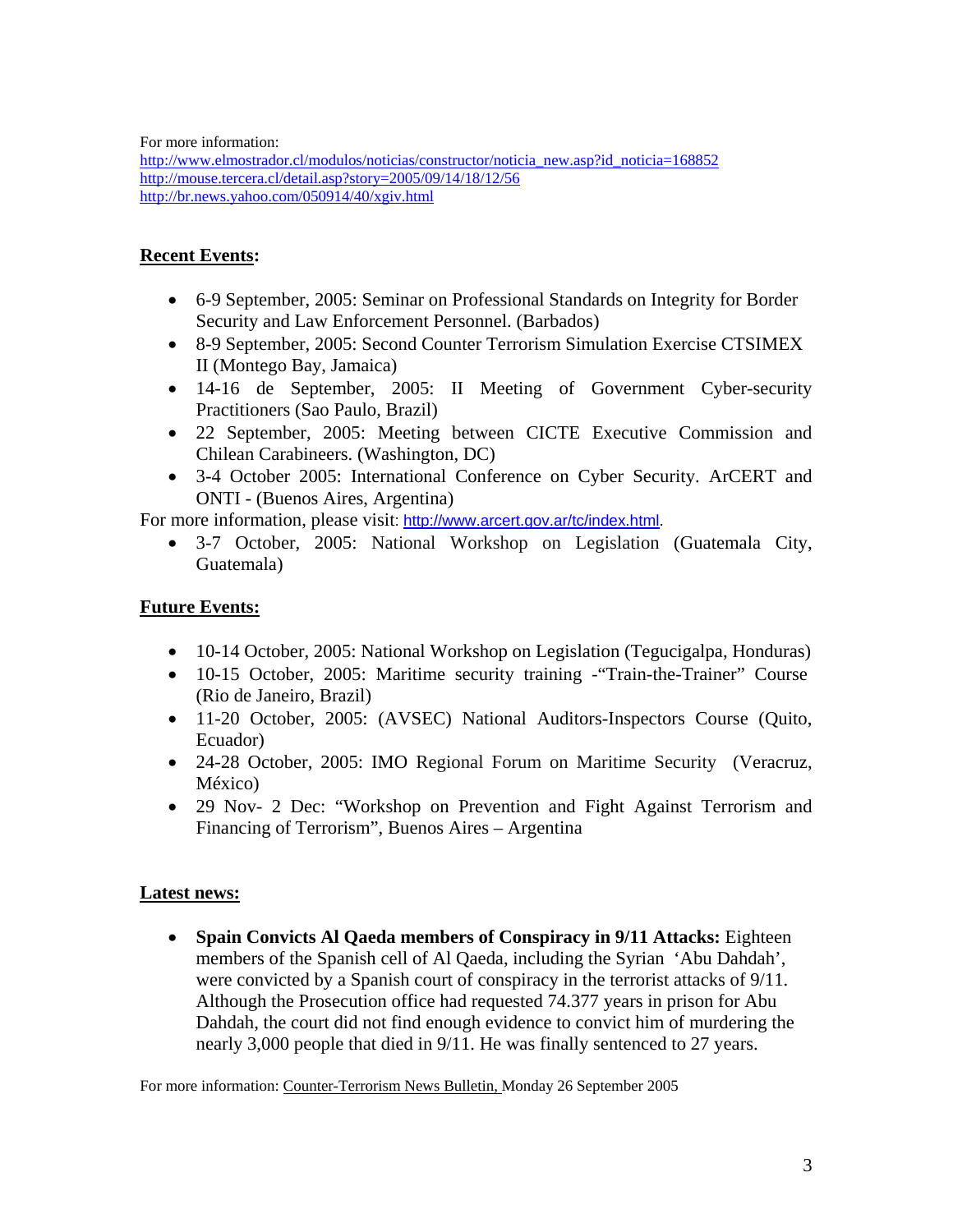• **9 Held in France Planned to Attack.** French officials arrested nine Islamic militants outside Paris for plotting a terrorist attack on the subway system, the airport and the intelligence headquarters. The detainees, who were under surveillance since early 2005, are suspected of being part of an Algerian terrorist organization with ties to Al Qaeda. France has tightened its security controls since the London attacks and is working on a new anti-terrorist act.

For more information: http://www.nytimes.com/2005/09/28/international/europe/28france.html

• **The Irish Republican Army (IRA) concludes its disarmament.** After thirty years of armed struggle and more than 3,000 victims of the conflict, the Irish Republican Army confirmed the total destruction of its arsenal. The decision was welcomed by the Prime Minister Tony Blair and the Prime Minister of Ireland, Bertie Arhen; who claimed that the disarmament process is an 'historic moment' for the peace of Northern Ireland.

For more information: http://news.bbc.co.uk/2/hi/uk\_news/northern\_ireland/4283444.stm

• In a Security Meeting held in Cartagena de Indias, the Director of Security of Colombia, Jorge Noguera, stated that the **FARC have infiltrated Chile and Argentina.** According to Noguera, members of the FARC have been able to enter these countries because in [these countries] "there *are organizations that see them with romantic criteria, as right defenders, as rebels*". The presence of FARC would not only be limited to Chile and Argentina, but also to Paraguay and Brazil, Noguera added.

For more information: http://diario.elmercurio.com/2005/09/18/reportajes/reportajes/noticias/CD7F3088-E5D5-4B4A-8E85- AC6F60CDB304.htm

• In an article published by the magazine **Homeland Security**, Trinidad and Tobago Minister of Security, Sen. Martin Joseph emphasized the work undertaken by the Inter-American Committee against Terrorism (CICTE) to improve the capacities of member States in their counterterrorism policies. Since 9/11, CICTE has developed training courses for port and custom officers, simulation exercises built around the seizure of a cruise ship by terrorists and a hostage-taking incident at a resort, among other activities.

For more information: http://www.mcgraw-hillhomelandsecurity.com/

#### **New Documents in OLAT:**

- Homeland Security. A perspective from the Caribbean. Senator Martin Joseph Minister of National Security for Trinidad and Tobago
- Bioterrorism Preparedness, Training and Assessment Exercises for Local Health Public Agencies. Rand Corporation.